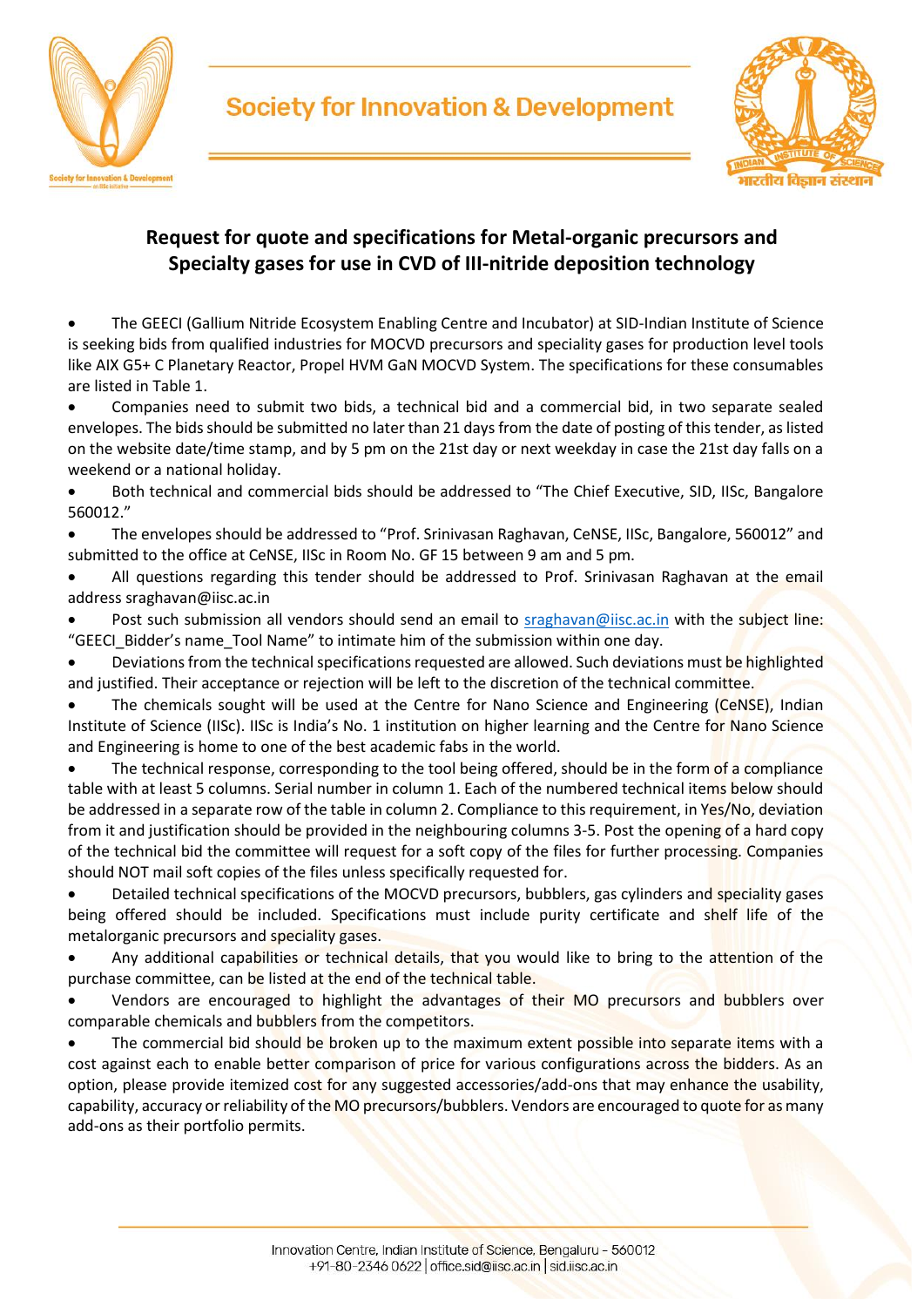



### **Table 1: Technical Specifications for MOCVD precursors and Specialty gases**

|                | Name of MO                                              | <b>Bubbler specifications</b>                                                                                                                                                                                                                                                                                                                                                                                                                                                                                                                                                                                                                                                                                                                                                                                                                                                                                                                           | <b>Purity</b>                                     |
|----------------|---------------------------------------------------------|---------------------------------------------------------------------------------------------------------------------------------------------------------------------------------------------------------------------------------------------------------------------------------------------------------------------------------------------------------------------------------------------------------------------------------------------------------------------------------------------------------------------------------------------------------------------------------------------------------------------------------------------------------------------------------------------------------------------------------------------------------------------------------------------------------------------------------------------------------------------------------------------------------------------------------------------------------|---------------------------------------------------|
| S. No.         | precursor                                               |                                                                                                                                                                                                                                                                                                                                                                                                                                                                                                                                                                                                                                                                                                                                                                                                                                                                                                                                                         |                                                   |
| $\mathbf{1}$   | <b>Trimethyl Gallium</b><br>(TMGa)<br>CAS No. 1445-79-0 | Stainless steel SS 316L<br>$\bullet$<br>Electropolished<br>Orbital welded<br>Helium leak checked < 4.5 x 10-9 mbar l/s<br>Dual Valve with Standard VCR fittings<br>Usable size for bubbler i.e., opening of the<br>thermostat bath (WxLxD:150x130x160 mm,<br>WxLxD:216x216x250 mm, WxLxD<br>:300x350x200 mm and WxLxD :300x350x250<br>mm). Please include in the commercial bid<br>the quote for maximum size of bubblers that<br>can fit in all mentioned bath sizes.<br>Outlet Connections 1/4" and 1/8" VCR male.<br>Please include in the commercial bid the<br>quote for both outlet connections.<br>Inspection port 1/2" VCR male<br>Refillable on request<br>Flat bottom<br>Please include details of the maximum mass<br>of MO that can be filled in a bubbler that can<br>fit in bath of the sizes given above.<br>Please include in the commercial bid the<br>reduction in price on increase in number of<br>bubblers ordered in the same PO. | Optoelectronic<br>grade (Purity<br>of 6N or more) |
| $\overline{2}$ | <b>Trimethyl Aluminum</b><br>(TMAI)<br>CAS No. 75-24-1  | Stainless steel SS 316L<br>Electropolished<br>Orbital welded<br>Helium leak checked < $4.5 \times 10-9$ mbar l/s<br>Dual Valve with Standard VCR fittings<br>Usable size for bubbler i.e., opening of the<br>thermostat bath (WxLxD:150x130x160 mm,<br>WxLxD:216x216x250 mm and WxLxD<br>:300x350x200 mm). Please include in the<br>commercial bid the quote for maximum size<br>of bubblers that can fit in all mentioned bath<br>sizes.<br>Outlet Connections 1/4" and 1/8" VCR male.<br>Please include in the commercial bid the<br>quote for both outlet connections.                                                                                                                                                                                                                                                                                                                                                                               | Optoelectronic<br>grade (Purity<br>of 6N or more) |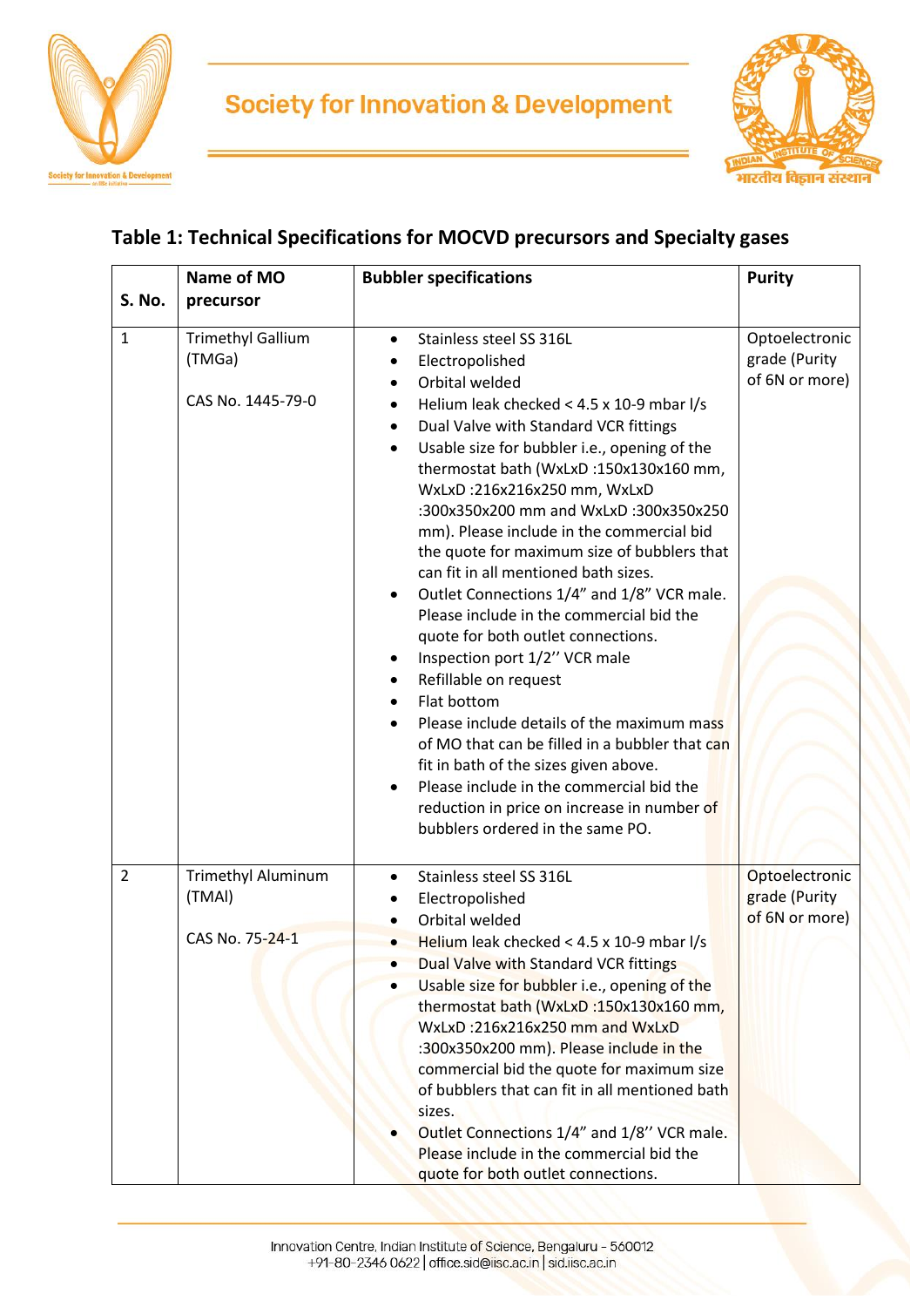

# **Society for Innovation & Development**



|                |                                                                  | Inspection port 1/2" VCR male<br>$\bullet$                                                                                                                                                                                                                                                                                                                                                                                                                                                                                                                                                                                                                                                                                                                                                                          |                                                   |
|----------------|------------------------------------------------------------------|---------------------------------------------------------------------------------------------------------------------------------------------------------------------------------------------------------------------------------------------------------------------------------------------------------------------------------------------------------------------------------------------------------------------------------------------------------------------------------------------------------------------------------------------------------------------------------------------------------------------------------------------------------------------------------------------------------------------------------------------------------------------------------------------------------------------|---------------------------------------------------|
|                |                                                                  | Refillable on request<br>Flat bottom<br>Please include details of the maximum mass<br>of MO that can be filled in a bubbler that can<br>fit in bath of the sizes given above.<br>Please include in the commercial bid the<br>reduction in price on increase in number of<br>bubblers ordered in the same PO.                                                                                                                                                                                                                                                                                                                                                                                                                                                                                                        |                                                   |
| $\overline{3}$ | Trimethyl Indium<br>(TMI)<br>CAS No. 3385-78-2                   | Stainless steel SS 316L<br>$\bullet$<br>Electropolished<br>Orbital welded<br>Helium leak checked < 4.5 x 10-9 mbar l/s<br>Dual Valve with Standard VCR fittings<br>٠<br>Usable size for bubbler i.e., opening of the<br>thermostat bath (WxLxD:150x130x160 mm<br>and WxLxD:216x216x250 mm). Please<br>include in the commercial bid the quote for<br>maximum size of bubblers that can fit in<br>both bath sizes.<br>Outlet Connections 1/4" VCR male<br>Inspection port 1/2" VCR male<br>$\bullet$<br>Refillable on request<br>Flat bottom<br>Please include details of the maximum mass<br>of MO that can be filled in a bubbler that can<br>fit in bath of the sizes given above.<br>Please include in the commercial bid the<br>reduction in price on increase in number of<br>bubblers ordered in the same PO. | Optoelectronic<br>grade (Purity<br>of 6N or more) |
| $\overline{4}$ | Bis (Cyclopentadienyl)<br>Magnesium (Cp2Mg)<br>CAS No. 1284-72-6 | Stainless steel SS 316L<br>$\bullet$<br>Electropolished<br><b>Orbital welded</b><br>Helium leak checked < 4.5 x 10-9 mbar l/s<br>Dual Valve with Standard VCR fittings<br>Usable size for bubbler i.e., opening of the<br>thermostat bath (WxLxD:150x130x160 mm<br>and WxLxD :216x216x250 mm). Please<br>include in the commercial bid the quote for<br>maximum size of bubblers that can fit in<br>both bath sizes.                                                                                                                                                                                                                                                                                                                                                                                                | Optoelectronic<br>grade (Purity<br>of 6N or more) |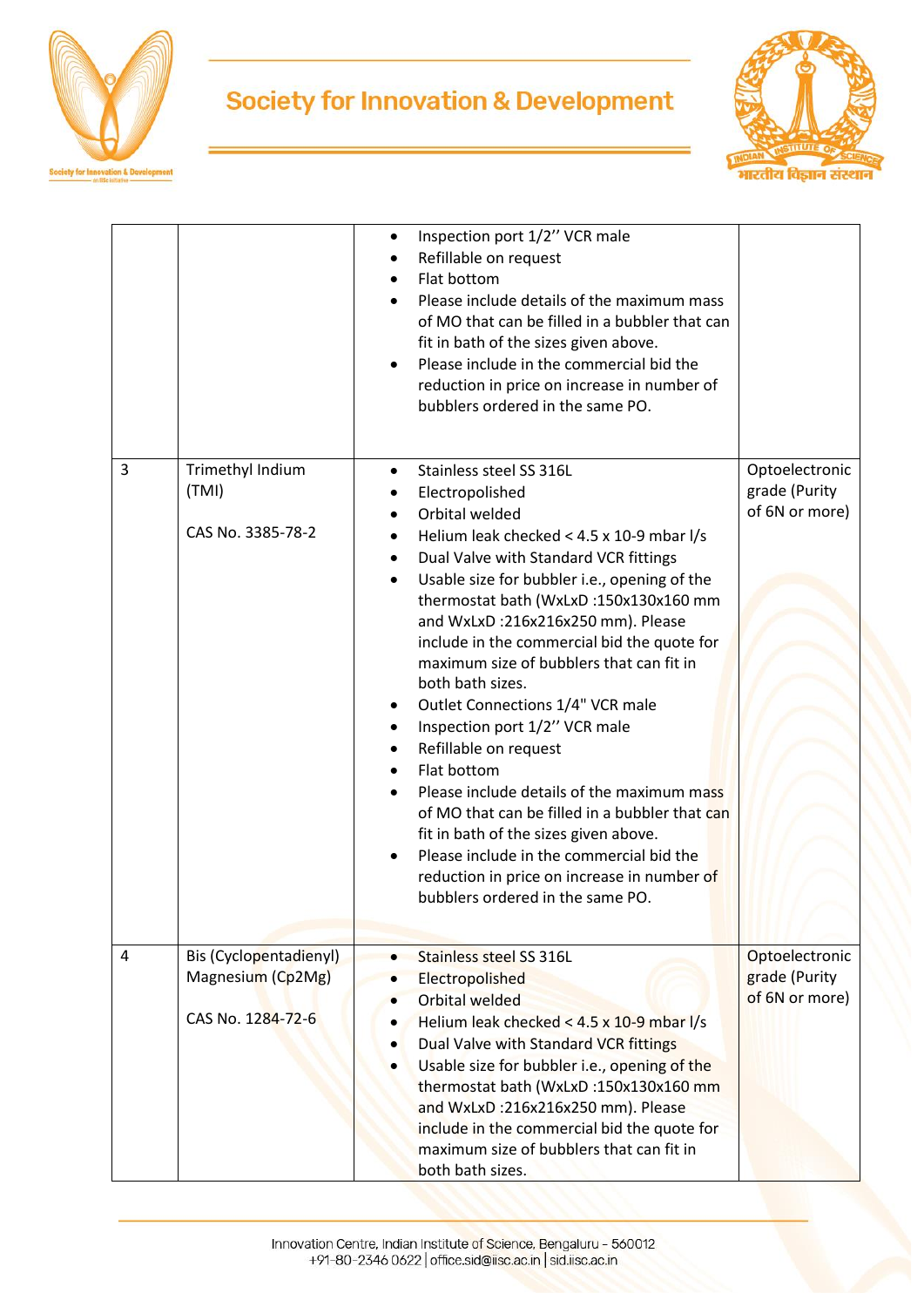

## **Society for Innovation & Development**



| $\overline{7}$ | Ethylene (C2H2)                                     | 50-liter cylinder<br>$\bullet$                                                                                                                                                                                                                                                                                                                                                                                                                                                                                                                                                                                                                                                                                                                                                                                                                                                  | 100%                            |
|----------------|-----------------------------------------------------|---------------------------------------------------------------------------------------------------------------------------------------------------------------------------------------------------------------------------------------------------------------------------------------------------------------------------------------------------------------------------------------------------------------------------------------------------------------------------------------------------------------------------------------------------------------------------------------------------------------------------------------------------------------------------------------------------------------------------------------------------------------------------------------------------------------------------------------------------------------------------------|---------------------------------|
| 6              | Chlorine (Cl2)                                      | 50-liter cylinder<br>$\bullet$                                                                                                                                                                                                                                                                                                                                                                                                                                                                                                                                                                                                                                                                                                                                                                                                                                                  | 100%                            |
|                | iron (Cp2Fe) or<br>Ferrocene<br>CAS No.<br>102-54-5 | Electropolished<br>Orbital welded<br>$\bullet$<br>Helium leak checked < 4.5 x 10-9 mbar l/s<br>Dual Valve with Standard VCR fittings<br>Usable size for bubbler i.e., opening of the<br>$\bullet$<br>thermostat bath (WxLxD:150x130x160 mm<br>and WxLxD:216x216x250 mm). Please<br>include in the commercial bid the quote for<br>maximum size of bubblers that can fit in<br>both bath sizes.<br>Outlet Connections 1/4" and 1/8" VCR male.<br>Please include in the commercial bid the<br>quote for both outlet connections.<br>Inspection port 1/2" VCR male<br>Refillable on request<br>Flat bottom<br>Please include details of the maximum mass<br>of MO that can be filled in a bubbler that can<br>fit in bath of the sizes given above.<br>Please include in the commercial bid the<br>reduction in price on increase in number of<br>bubblers ordered in the same PO. | grade (Purity<br>of 6N or more) |
| 5              | Bis (Cyclopentadienyl)                              | Outlet Connections 1/4" VCR male<br>$\bullet$<br>Inspection port 1/2" VCR male<br>Refillable on request<br>Flat bottom<br>Please include details of the maximum mass<br>of MO that can be filled in a bubbler that can<br>fit in bath of the sizes given above.<br>Please include in the commercial bid the<br>reduction in price on increase in number of<br>bubblers ordered in the same PO.<br>Stainless steel SS 316L<br>$\bullet$                                                                                                                                                                                                                                                                                                                                                                                                                                          | Optoelectronic                  |